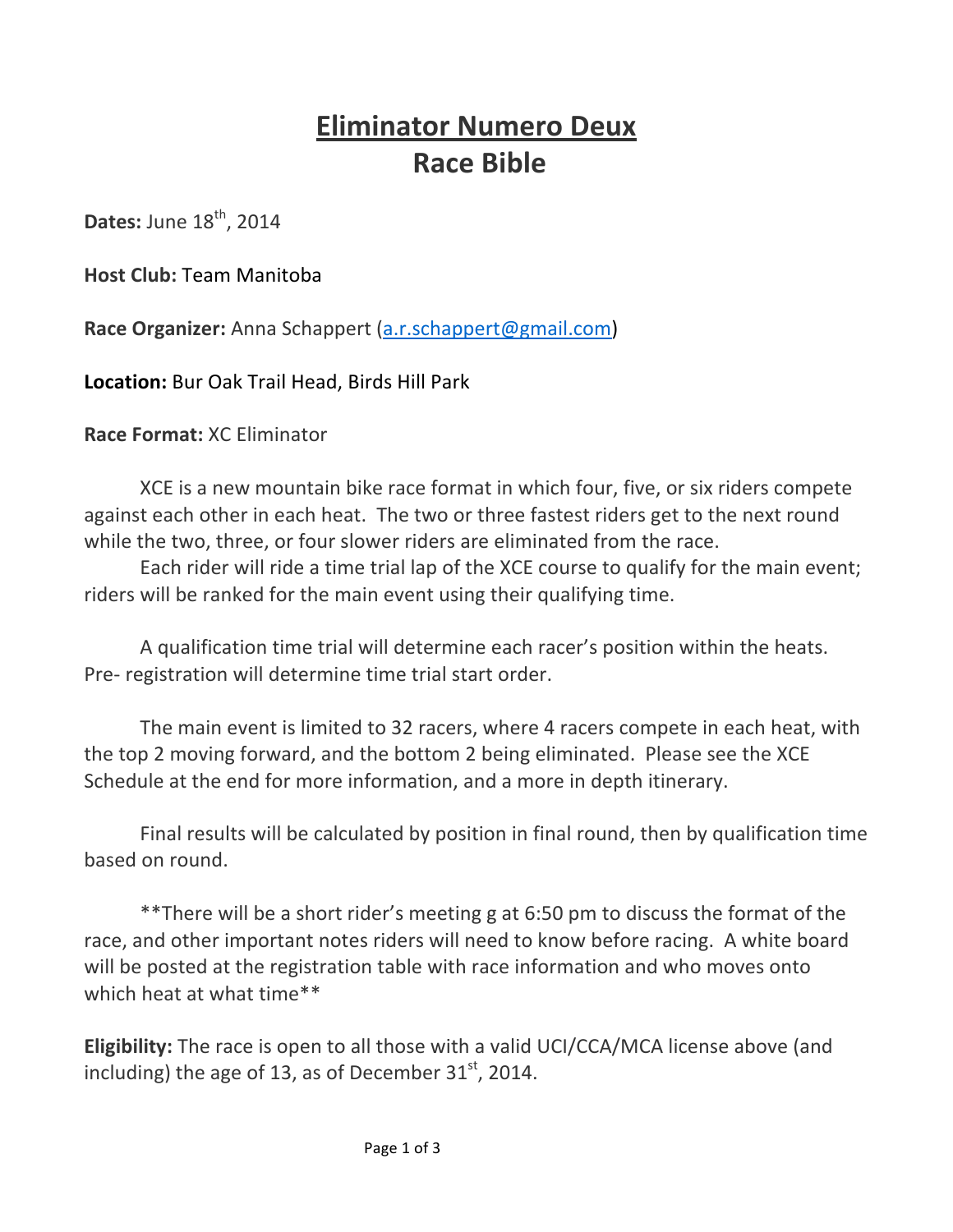Race Category: Open 13+ Men and Women combined.

#### **Itinerary:**

- Sign In:  $5:30 6:45$  pm
- Mandatory Riders Meeting: 6:45 pm at the Registration Desk
- Race Heats:  $7:00 9:00$  pm
- Award:  $9:15 \text{ pm}$

**Registration:** Registration is limited to 32 participants, Pre-registration is highly encouraged to ensure your spot, walk ups are welcome so long as the 32 spots have not been filled.

Please register: http://splitz.ca/collections/cycling-events/products/june-18-2014-xce-eliminator-race

Opens: June 4<sup>th</sup>, 2014

Closes: June  $17th<sup>th</sup>$  at 11:59 pm, or when space is no longer available.

**Cost:** Pre-registration: 10\$ Walk Up: 15\$

**Prizes: COLD HARD CASH \$\$KA-CHING\$\$**  $205 - 1^{st}$  $105 - 2^{nd}$  $55 - 3$ <sup>rd</sup>

### **Race Course:**

The course is less than 1000 meters and includes hills, pavement, double track, and single track.

### **Eliminator Specific Regulations:**

1. Intentional contact by pushing, pulling or other means, which causes another competitor to slow down, fall or exit the course is not allowed and results in disqualification (DSQ) of the originator.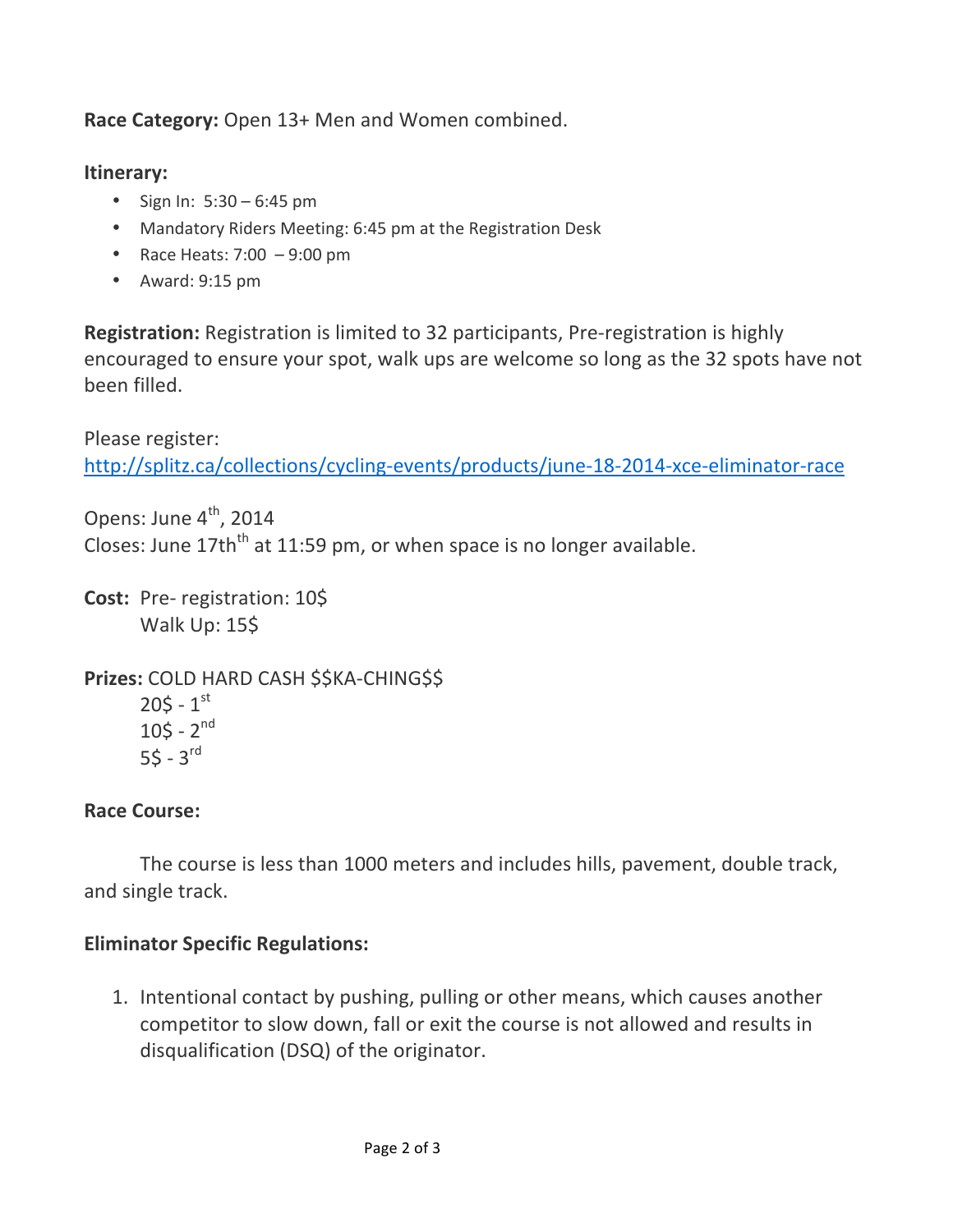- 2. The rider who has two false starts in any one heat will be disqualified and the heat will then continue without them. The disqualified rider will not be allowed to compete for the rest of the race that day.
- 3. If you miss your ITT start time the race will continue without you.

### **Race Regulations:**

- 1. All racers bikes must operate a bicycle with both front and rear brakes
- 2. All racers must wear a CSA approved helmet while riding on OR off-course (eve the parking lot).
- 3. Riders shall act and race with caution and respect for their fellow racers. They shall be held responsible for any accidents that they cause.
- 4. Racers must have their license with them at all times during a race event
- 5. It is a racer's responsibility to familiarize yourself with the race course before the race
- 6. A racer must act in a sporting manner at all times.
- 7. If a rider exits the course for any reason, he/she must return to the course at the same point from which they exited.
- 8. Music players and electronic devises are NOT allowed by any racers during any events.
- 9. Sleeveless jerseys are NOT allowed.
- 10. You can only wear a jersey of a club or team you currently belong to, no pro team jerseys that you are not a member of; if you do not belong to a club wear any jersey that is not a pro jersey nor a club jersey where you are not a member of that club.
- 11.Handlebars must have end caps.
- 12. Glass container are not allowed on the course
- 13. The organizer and/or officials retain the full right to refuse any racer from racing.
- 14. Please consult the UCI and CCA rules to see all applicable rules and regulations.

### **Parking:** There is parking on site

**Courtesy and Safety:** The course will be closed, however there may be spectators crossing at any point. Signs will indicate that a bike race is in progress, and marshals will be posted for racer and spectator safety. Please keep your head up at all times, and be courteous to others.

**Washrooms:** Washrooms will be open.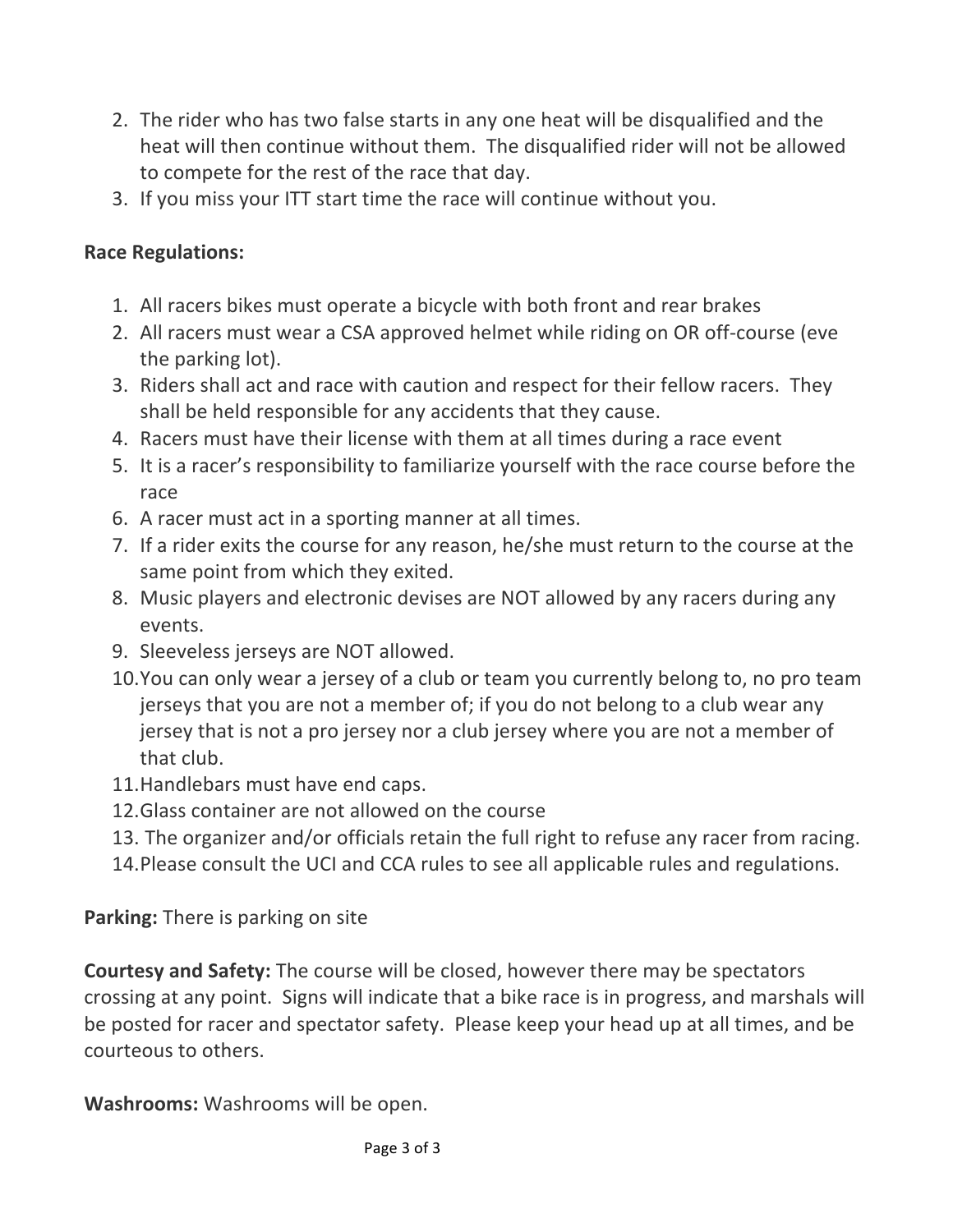## Eliminator Schedule (32 Entrants)

**TOP 2 BOT 2 TOP 2 BOT 2** 7:45 **QR Bib Heat 1 Rank 9 OUT** 8:05 **QR Bib Heat 5 Rank 11 OUT 2 15 18 31**

**TIME Round# 1 1/8 Finals TIME**

|                 |                |      | TOP 2 BOT 2 |       |         |            |        |             | TOP 2 BOT |          |
|-----------------|----------------|------|-------------|-------|---------|------------|--------|-------------|-----------|----------|
| 7:50 QR         | $ Bib $ Heat 2 | Rank |             | 9 OUT | 8:10 QR | <b>Bib</b> | Heat 6 | <b>Rank</b> |           | $11$ OUT |
| 8               |                |      |             |       |         |            |        |             |           |          |
| 9               |                |      |             |       | 10      |            |        |             |           |          |
| 24              |                |      |             |       | 23      |            |        |             |           |          |
| 25 <sub>1</sub> |                |      |             |       | 26      |            |        |             |           |          |

| $7:55$ QR       | $ Bib $ Heat 3 | Rank | 10 OUT | 8:15 QR         | Bib | Heat 7 | Rank | 12 OUT |
|-----------------|----------------|------|--------|-----------------|-----|--------|------|--------|
| 4               |                |      |        |                 |     |        |      |        |
| 13 <sup>1</sup> |                |      |        | 14              |     |        |      |        |
| 20 <sub>l</sub> |                |      |        | 19              |     |        |      |        |
| 29              |                |      |        | 30 <sub>1</sub> |     |        |      |        |

|           |                |      | TOP 2 BOT 2 |        |         |     |        |             | ТОР 2 ВОТ |        |
|-----------|----------------|------|-------------|--------|---------|-----|--------|-------------|-----------|--------|
| $8:00$ QR | $ Bib $ Heat 4 | Rank |             | 10 OUT | 8:20 QR | Bib | Heat 8 | <b>Rank</b> |           | 12 OUT |
|           |                |      |             |        |         |     |        |             |           |        |
| 12        |                |      |             |        | 11      |     |        |             |           |        |
| 21        |                |      |             |        | 22      |     |        |             |           |        |
| 26        |                |      |             |        | 27      |     |        |             |           |        |

|       |     |        |      | <b>TOP 2 BOT 2</b> |
|-------|-----|--------|------|--------------------|
| 05 QR | Bib | Heat 5 | Rank | $11$ OUT           |
|       |     |        |      |                    |
| 15    |     |        |      |                    |
| 18    |     |        |      |                    |
|       |     |        |      |                    |

**TOP 2 BOT 2 TOP 2 BOT 2** 

| $:10$ QR | <b>Bib</b> | Heat 6 | Rank | $11$ OUT |
|----------|------------|--------|------|----------|
|          |            |        |      |          |
| 10       |            |        |      |          |
| 23       |            |        |      |          |
| 26       |            |        |      |          |

**TOP 2 BOT 2 TOP 2 BOT 2**

| :15 QR | <b>Bib</b> | Heat 7 | Rank | 12 OUT |
|--------|------------|--------|------|--------|
| R      |            |        |      |        |
| 14     |            |        |      |        |
| 19     |            |        |      |        |
| 30     |            |        |      |        |

**TOP 2 BOT 2 TOP 2 BOT 2**

| :20 QR | <b>Bib</b> | Heat 8 | Rank | 12 OUT |
|--------|------------|--------|------|--------|
| 6      |            |        |      |        |
|        |            |        |      |        |
| 22.    |            |        |      |        |
|        |            |        |      |        |